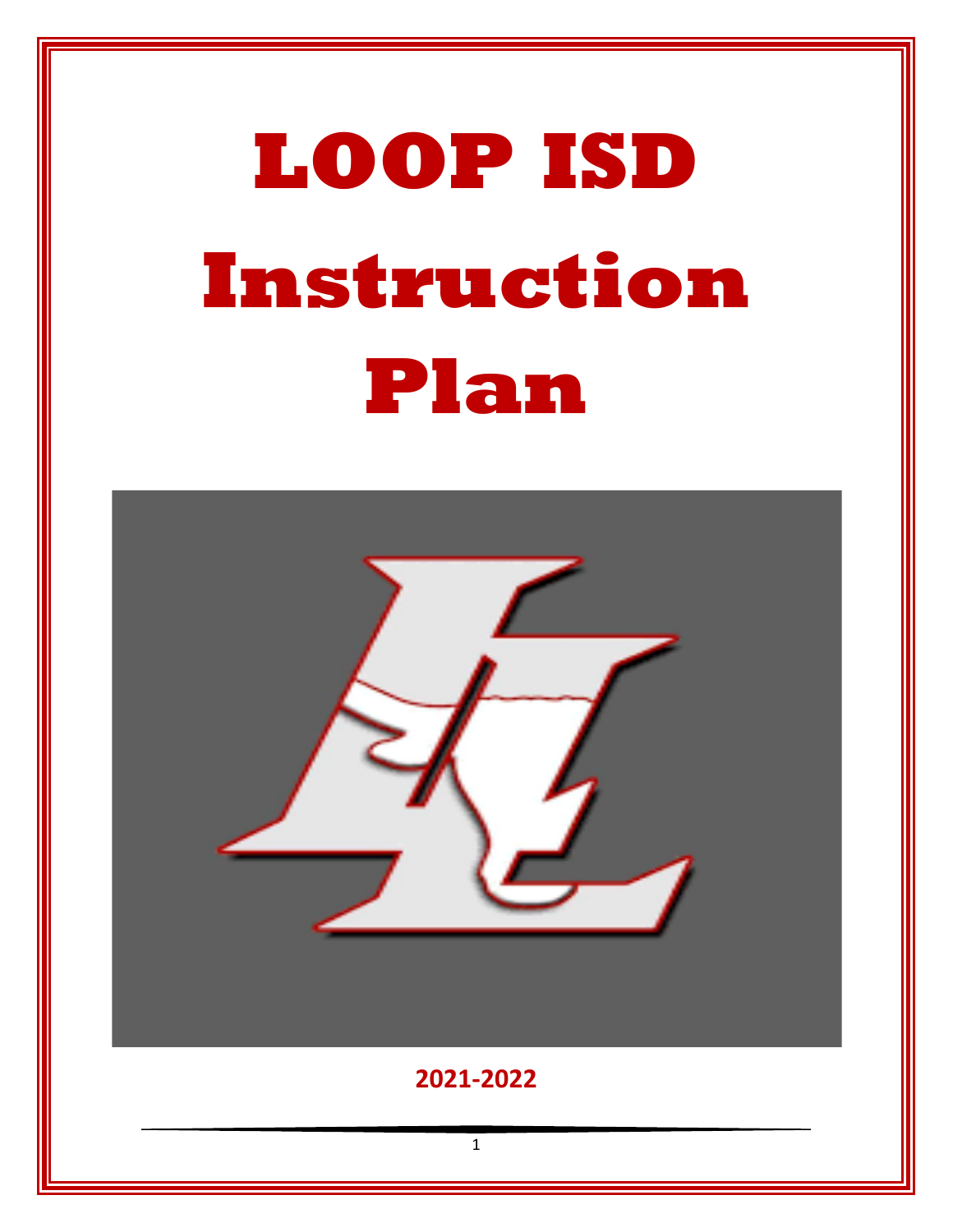**Loop ISD is providing notice to all parents and community members concerning our school reopening guidance. It is our desire to provide a safe environment for our students and staff. We are committed to supporting students and parents, as we work together, as a Longhorn family through these unprecedented times.**

#### **HEATH BLACKMON, SUPERINTENDENT LOOP ISD**

**[hblackmon@loopisd.net](mailto:hblackmon@loopisd.net)**

**(806) 487-6412**

## **CHARLA SCOTT, PRINCIPAL LOOP ISD**

#### **[cjscott@loopisd.net](mailto:cjscott@loopisd.net)**

**806-487-6411**

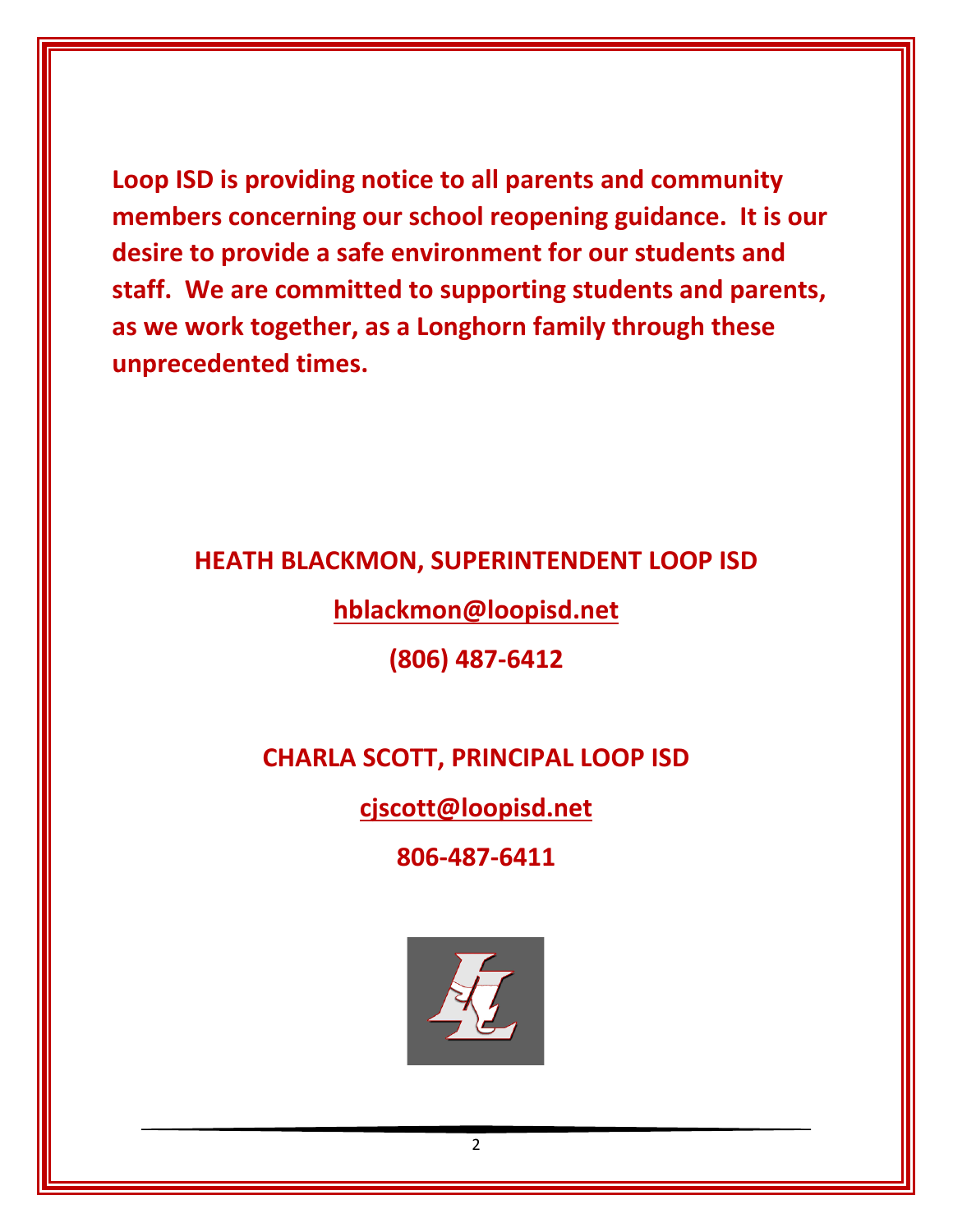# **Instructional and Operational Considerations**

| <b>INSTRUCTIONAL</b>      | Option 1: On Campus Instruction (FACE TO FACE)     |
|---------------------------|----------------------------------------------------|
| <b>MODELS OFFERED</b>     | Option 2: Asynchronous Instruction (REMOTE)        |
| <b>BEGINNING DATE FOR</b> | August 19, 2021                                    |
| <b>BOTH INSTRUCTIONAL</b> |                                                    |
| <b>MODELS</b>             |                                                    |
| <b>ON CAMPUS</b>          | 5 days a week                                      |
| <b>INSTRUCTION</b>        | 8:05 a.m.-3:50 p.m.                                |
|                           | Students who are absent for illness or             |
|                           | appointments will be able to complete their work   |
|                           | remotely for those days.                           |
| <b>ASYNCHRONOUS</b>       | Quarantined-Lab Confirmed or Close contact         |
| <b>REMOTE INSTRUCTION</b> | Must comply with the 90% attendance rule.          |
|                           | Must have access to high speed internet.           |
|                           | 5 days a week with minimum minute requirements:    |
|                           | K-5 <sup>th</sup> Grade 180 minutes daily          |
|                           | $6th$ -12 <sup>th</sup> Grade 240 minutes daily    |
|                           | Complete assignments daily.                        |
|                           | A traditional numeric grading system will be used. |
|                           | Grading for remote instruction will be based on    |
|                           | student's relative mastery of the TEKS and will be |
|                           | as similar as feasible to grades issued through    |
|                           | on-campus instruction.                             |

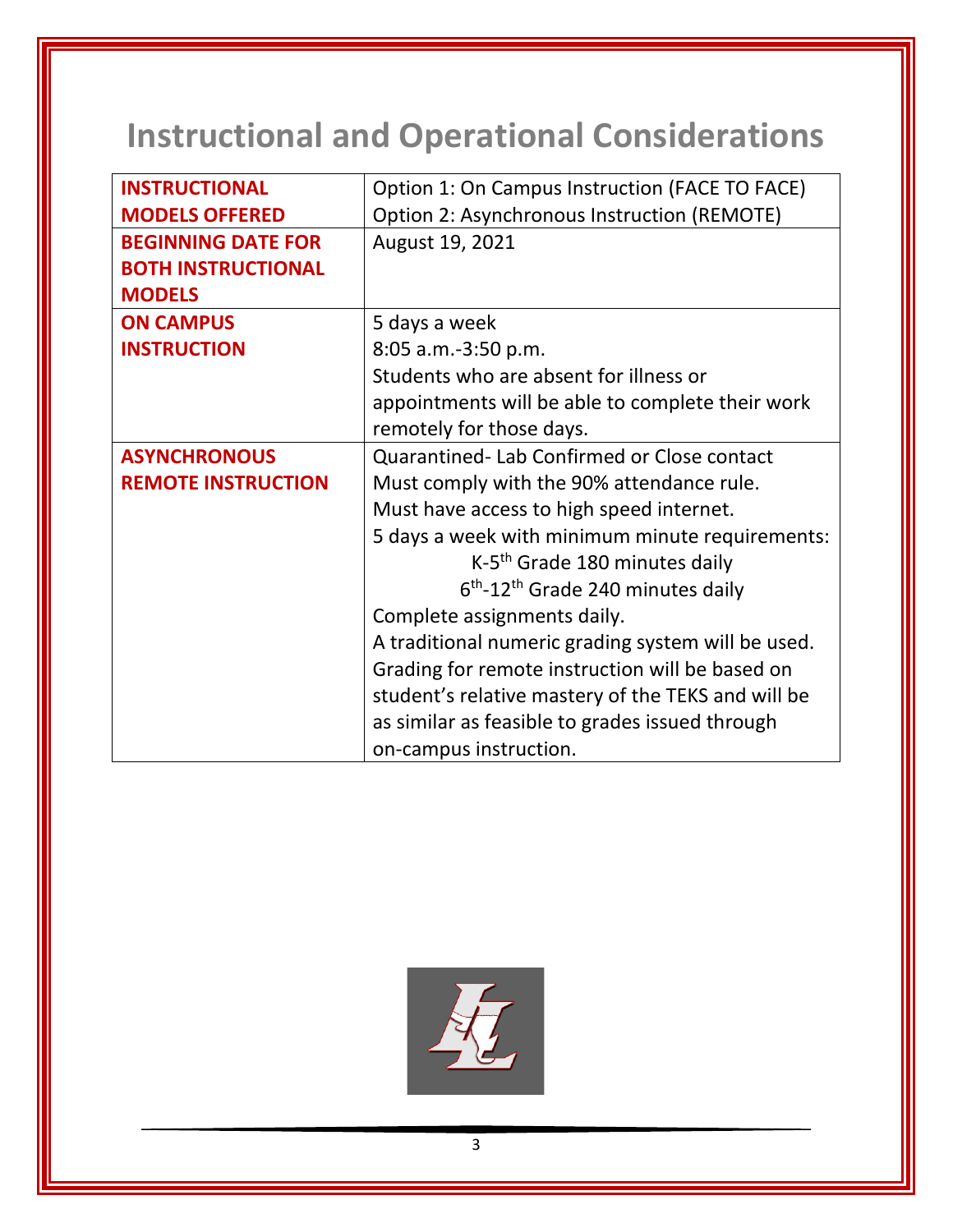| <b>ATTENDANCE AND</b> | (TEA Reopening Guidance)                                                                                    |
|-----------------------|-------------------------------------------------------------------------------------------------------------|
| <b>ENROLLMENT</b>     | 1. Per Texas Education Code (TEC), §25.092, students                                                        |
|                       | must attend 90% of the days a course is offered (with                                                       |
|                       | some exceptions) in order to be awarded credit for the                                                      |
|                       | course and/or to be promoted to the next grade. This                                                        |
|                       | requirement remains in force during the 2020-21                                                             |
|                       | school year.                                                                                                |
|                       | 2. Given the public health situation, student attendance                                                    |
|                       | may be earned through the delivery of virtual                                                               |
|                       | instruction.                                                                                                |
|                       | 3. Any parent may request that their student be offered                                                     |
|                       | virtual instruction from any school system that offers                                                      |
|                       | such instruction. If a parent who chooses virtual                                                           |
|                       | instruction wants their child to switch to an on-campus                                                     |
|                       | instructional setting, they can do so, but school systems                                                   |
|                       | are permitted to limit these transitions to occur only at                                                   |
|                       | the end of a grading period, if it will be beneficial to the                                                |
|                       | student's instructional quality. If a parent requests                                                       |
|                       | virtual instruction and the school does not offer it, the                                                   |
|                       | parent may enroll in another school that does offer it                                                      |
|                       | for transfer students.                                                                                      |
|                       | 4. School systems must provide on-campus attendance                                                         |
|                       | as an option for students otherwise entitled to attend                                                      |
|                       | school who follow this document's required public                                                           |
|                       | health procedures and whose parents wish them to                                                            |
|                       | attend on campus, subject to school closure and the                                                         |
|                       | exceptions listed in this document. In high school,<br>school systems may offer a less than daily on campus |
|                       | instructional experience if there is a need to reduce the                                                   |
|                       | total count of people on campus at any one time to                                                          |
|                       | maintain social distancing.                                                                                 |
|                       | 5. School systems are required to provide parents a                                                         |
|                       | notice of their public education enrollment and                                                             |
|                       | attendance rights and responsibilities during the                                                           |
|                       | COVID-19 pandemic using a document published by                                                             |
|                       | TEA.                                                                                                        |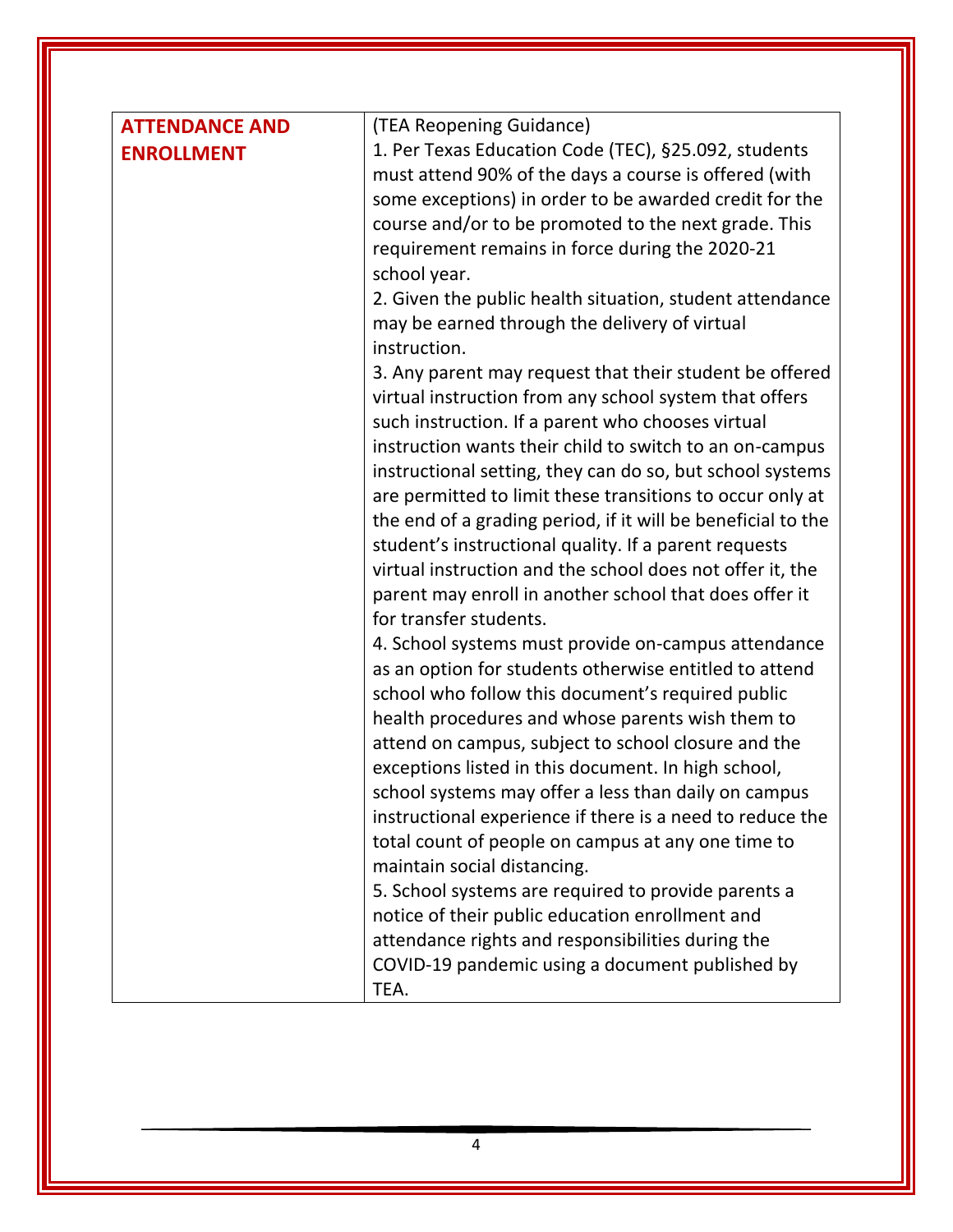# **Public Health Considerations**

#### **PREVENT:**

# **Practices to Prevent the Virus from Entering the School**

| <b>COVID-19 SYMPTOMS</b>   | (TEA PUBLIC HEALTH GUIDANCE)                       |  |
|----------------------------|----------------------------------------------------|--|
|                            | In evaluating whether an individual has symptoms   |  |
|                            | consistent with COVID-19, consider the following   |  |
|                            | questions:                                         |  |
|                            | Have they recently begun experiencing any of the   |  |
|                            | following in a way that is not normal for them?    |  |
|                            | • Feeling feverish or a measured                   |  |
|                            | temperature greater than or equal to 100.0         |  |
|                            |                                                    |  |
|                            | degrees Fahrenheit                                 |  |
|                            | Loss of taste or smell                             |  |
|                            | Cough                                              |  |
|                            | Difficulty breathing                               |  |
|                            | Shortness of breath                                |  |
|                            | Headache                                           |  |
|                            | Chills                                             |  |
|                            | Sore throat                                        |  |
|                            | Shaking or exaggerated shivering                   |  |
|                            | Significant muscle pain or ache                    |  |
|                            | Diarrhea                                           |  |
| <b>STAFF/STUDENTS MUST</b> | (TEA PUBLIC HEALTH GUIDANCE)                       |  |
| <b>SCREEN FOR COVID-19</b> | 1. School systems must require teachers and staff  |  |
| <b>PRIOR TO ARRIVAL ON</b> | to self-screen for COVID-19 symptoms before        |  |
| <b>CAMPUS</b>              | coming onto campus each day. The self-screening    |  |
|                            | should include teachers and staff taking their own |  |
|                            | temperature. Teachers and staff must report to     |  |
|                            | the school system if they themselves have COVID-   |  |
|                            | 19 symptoms or are lab confirmed with COVID-       |  |
|                            | 19, and, if so, they must remain off campus until  |  |
|                            | they meet the criteria for re-entry as noted       |  |
|                            | below. Additionally, they must report to the       |  |
|                            | school system if they have had close contact with  |  |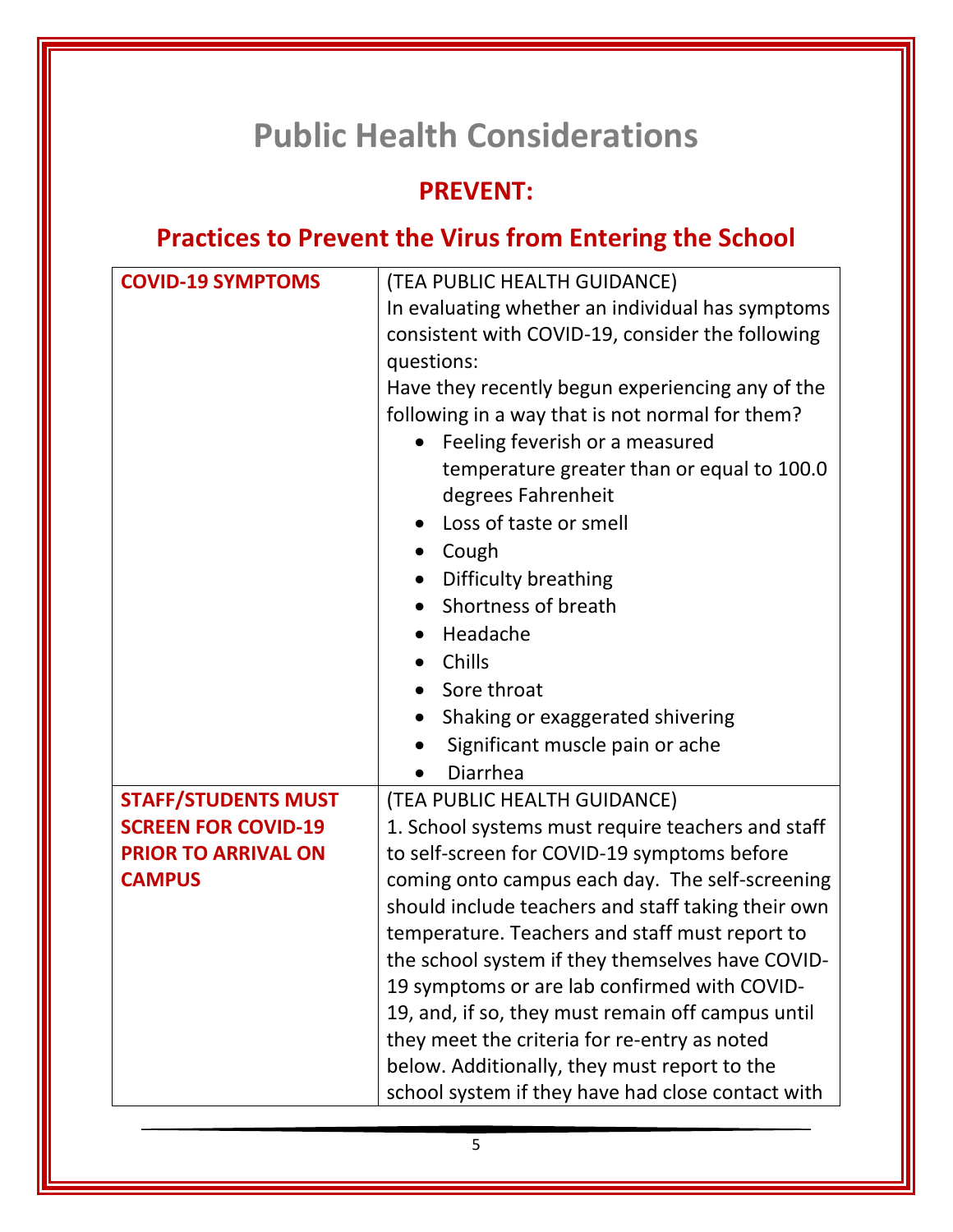| <b>Face Coverings</b>    | an individual who is lab-confirmed with COVID-19,<br>as defined at the end of this document, and, if so,<br>must remain off campus until the 14-day<br>incubation period has passed.<br>2. Parents must ensure they do not send a child to<br>school on campus if the child has COVID-19<br>symptoms (as listed in this document) or is lab-<br>confirmed with COVID-19, and instead should opt<br>to receive remote instruction until the below<br>conditions for re-entry are met. Parents may also<br>opt to have their students receive remote<br>instruction if their child has had close contact<br>with an individual who is lab-confirmed with<br>COVID-19 until the 14-day incubation period has<br>passed.<br>3. Students will have daily temperature checks.<br>Health and Hygiene Practices: Masks Per<br>GA-36, school systems cannot require<br>students or staff to wear a mask. GA-36<br>addresses government-mandated face<br>coverings in response to the COVID-19<br>pandemic. Other authority to require<br>protective equipment, including masks, in<br>an employment setting is not necessarily<br>affected by GA-36. School systems must<br>allow individuals to wear a mask if they |
|--------------------------|-------------------------------------------------------------------------------------------------------------------------------------------------------------------------------------------------------------------------------------------------------------------------------------------------------------------------------------------------------------------------------------------------------------------------------------------------------------------------------------------------------------------------------------------------------------------------------------------------------------------------------------------------------------------------------------------------------------------------------------------------------------------------------------------------------------------------------------------------------------------------------------------------------------------------------------------------------------------------------------------------------------------------------------------------------------------------------------------------------------------------------------------------------------------------------------------------------------|
| <b>ARRIVAL/DISMISSAL</b> | choose to do so.<br>Staff and students must sanitize hands upon entry                                                                                                                                                                                                                                                                                                                                                                                                                                                                                                                                                                                                                                                                                                                                                                                                                                                                                                                                                                                                                                                                                                                                       |
|                          | and exit of the building.                                                                                                                                                                                                                                                                                                                                                                                                                                                                                                                                                                                                                                                                                                                                                                                                                                                                                                                                                                                                                                                                                                                                                                                   |
|                          | Buses will stagger arrival times.                                                                                                                                                                                                                                                                                                                                                                                                                                                                                                                                                                                                                                                                                                                                                                                                                                                                                                                                                                                                                                                                                                                                                                           |
|                          | Designated entry and exit points for drop off and<br>pick up.                                                                                                                                                                                                                                                                                                                                                                                                                                                                                                                                                                                                                                                                                                                                                                                                                                                                                                                                                                                                                                                                                                                                               |
| <b>CLASSROOMS</b>        | (TEA PUBLIC HEALTH GUIDANCE)                                                                                                                                                                                                                                                                                                                                                                                                                                                                                                                                                                                                                                                                                                                                                                                                                                                                                                                                                                                                                                                                                                                                                                                |
|                          | 1. Where feasible without disrupting the                                                                                                                                                                                                                                                                                                                                                                                                                                                                                                                                                                                                                                                                                                                                                                                                                                                                                                                                                                                                                                                                                                                                                                    |
|                          | educational experience, encourage students to                                                                                                                                                                                                                                                                                                                                                                                                                                                                                                                                                                                                                                                                                                                                                                                                                                                                                                                                                                                                                                                                                                                                                               |
|                          |                                                                                                                                                                                                                                                                                                                                                                                                                                                                                                                                                                                                                                                                                                                                                                                                                                                                                                                                                                                                                                                                                                                                                                                                             |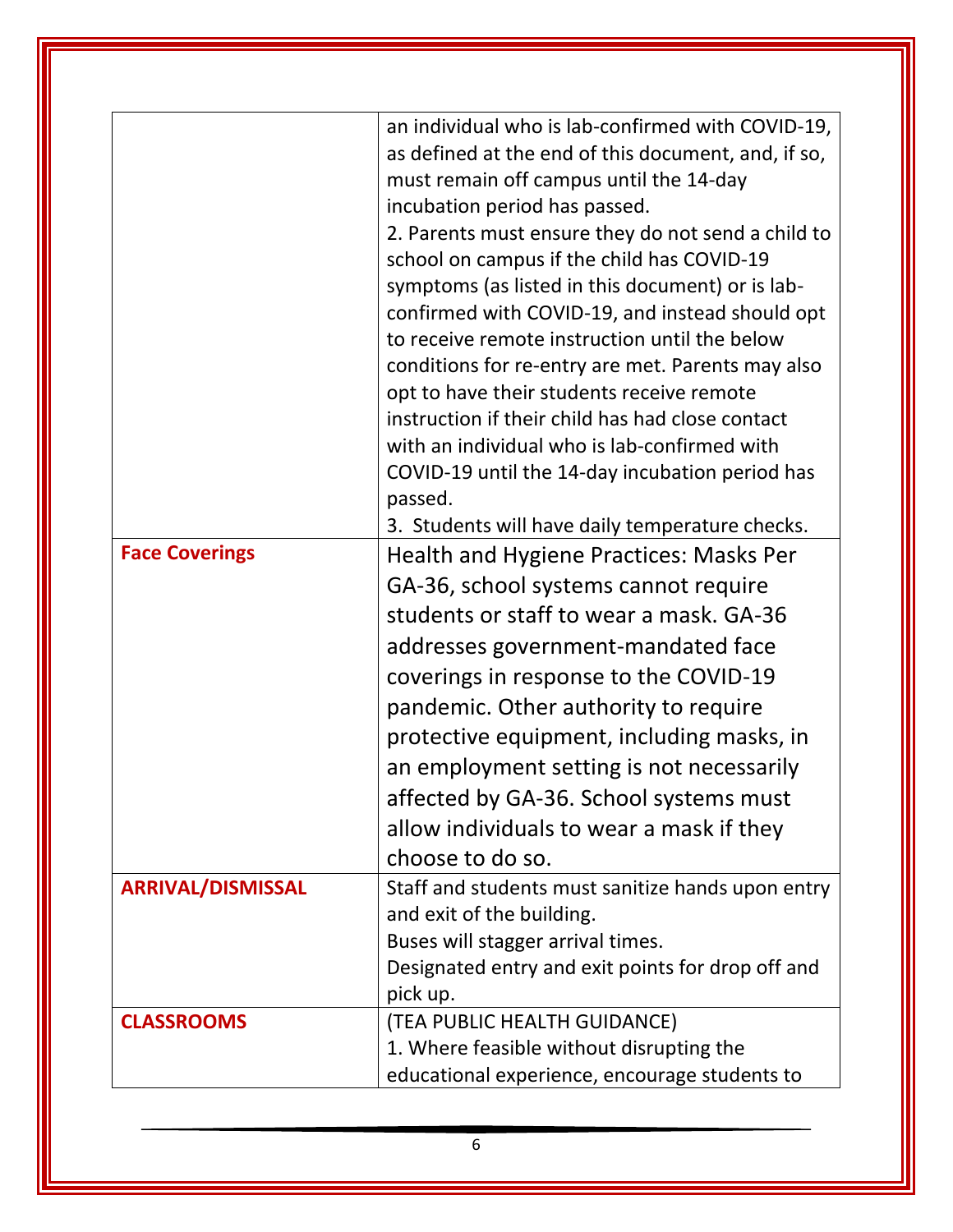|                        | practice social distancing. In classroom spaces<br>that allow it, consider placing student desks a<br>minimum of six feet apart when possible.<br>2. In classrooms where students are regularly<br>within six feet of one another, schools should<br>plan for more frequent hand washing and/or<br>hand sanitizing and should consider whether |
|------------------------|------------------------------------------------------------------------------------------------------------------------------------------------------------------------------------------------------------------------------------------------------------------------------------------------------------------------------------------------|
|                        | increased airflow from the outdoors is possible.                                                                                                                                                                                                                                                                                               |
|                        | <b>LOCAL CLASSROOM GUIDELINES</b><br>$\triangleright$ Students must use hand sanitizer upon<br>entering the classroom.<br>$\triangleright$ Teachers will have access to disinfecting<br>wipes to sanitize frequently touched items.                                                                                                            |
| <b>ATHLETICS/</b>      | UIL COVID-19 Guidelines will be followed by staff,                                                                                                                                                                                                                                                                                             |
| <b>EXTRACURRICULAR</b> | coaches, participants, and spectators. For a full                                                                                                                                                                                                                                                                                              |
|                        | list of guidelines please use this link provided by                                                                                                                                                                                                                                                                                            |
|                        | the University Interscholastic League:                                                                                                                                                                                                                                                                                                         |
|                        | https://www.uiltexas.org/policy/covid-19/2020-                                                                                                                                                                                                                                                                                                 |
|                        | 2021-uil-covid-19-risk-mitigation-guidelines                                                                                                                                                                                                                                                                                                   |
|                        | <b>LOCAL BOARD APPROVED:</b>                                                                                                                                                                                                                                                                                                                   |
|                        | All students on campus or those receiving remote                                                                                                                                                                                                                                                                                               |
|                        | instruction will be allowed to participate in                                                                                                                                                                                                                                                                                                  |
|                        | UIL/Extracurricular activities.                                                                                                                                                                                                                                                                                                                |
| <b>TRANSPORTATION</b>  | Students will be screened by parents prior to                                                                                                                                                                                                                                                                                                  |
|                        | entering the bus.                                                                                                                                                                                                                                                                                                                              |
|                        | Students will use hand sanitizer upon entering the                                                                                                                                                                                                                                                                                             |
|                        | bus.                                                                                                                                                                                                                                                                                                                                           |
|                        | Bus drivers will check student temperature upon                                                                                                                                                                                                                                                                                                |
|                        | entry.                                                                                                                                                                                                                                                                                                                                         |
|                        | Staff and students will be incouraged to wear face                                                                                                                                                                                                                                                                                             |
|                        | coverings on buses when social distancing is not<br>feasible.                                                                                                                                                                                                                                                                                  |
|                        | Windows will be opened for air circulation when<br>appropriate.                                                                                                                                                                                                                                                                                |

7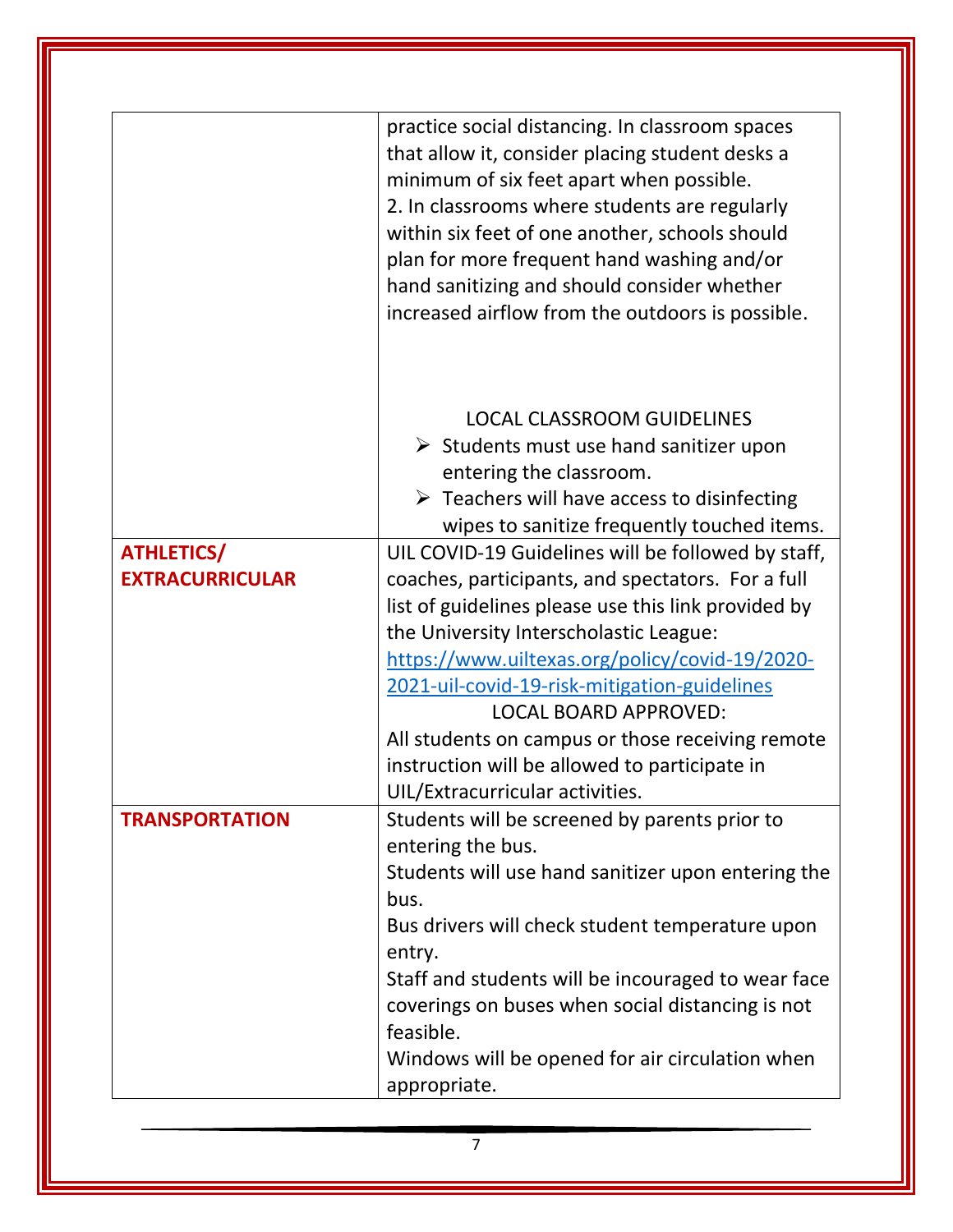|                 | Buses will be sanitized after each route. |
|-----------------|-------------------------------------------|
| <b>VISITORS</b> | Use hand sanitizing station upon entry.   |
|                 | Must be screened upon arrival.            |



#### **RESPOND:**

# **Practices to Respond to a Lab-Confirmed Case in School**

| <b>INDIVIDUALS CONFIRMED</b> | (TEA PUBLIC HEALTH GUIDANCE)                       |  |
|------------------------------|----------------------------------------------------|--|
| OR SUSPECTED WITH            | Any individuals who themselves either:             |  |
| <b>COVID-19</b>              | (a) are lab-confirmed to have COVID-19; or (b)     |  |
|                              | experience the symptoms of COVID-19 (listed        |  |
|                              | below) must stay at home throughout the            |  |
|                              | infection period, and cannot return to campus      |  |
|                              | until the school system screens the individual to  |  |
|                              | determine any of the below conditions for campus   |  |
|                              | re-entry have been met:                            |  |
|                              | In the case of an individual who was diagnosed     |  |
|                              | with COVID-19, the individual may return to school |  |
|                              | when all three of the following criteria are met:  |  |
|                              | at least one day (24 hours) have passed<br>i.      |  |
|                              | since recovery (resolution of fever                |  |
|                              | without the use of fever-reducing                  |  |
|                              | medications);                                      |  |
|                              | the individual has improvement in<br>ii.           |  |
|                              | symptoms (e.g., cough, shortness of                |  |
|                              | breath); and                                       |  |
|                              | iii.<br>at least ten days have passed since        |  |
|                              | symptoms first appeared. In the case of            |  |
|                              | an individual who has symptoms that                |  |
|                              | could be COVID-19 and who is not                   |  |
|                              | evaluated by a medical professional or             |  |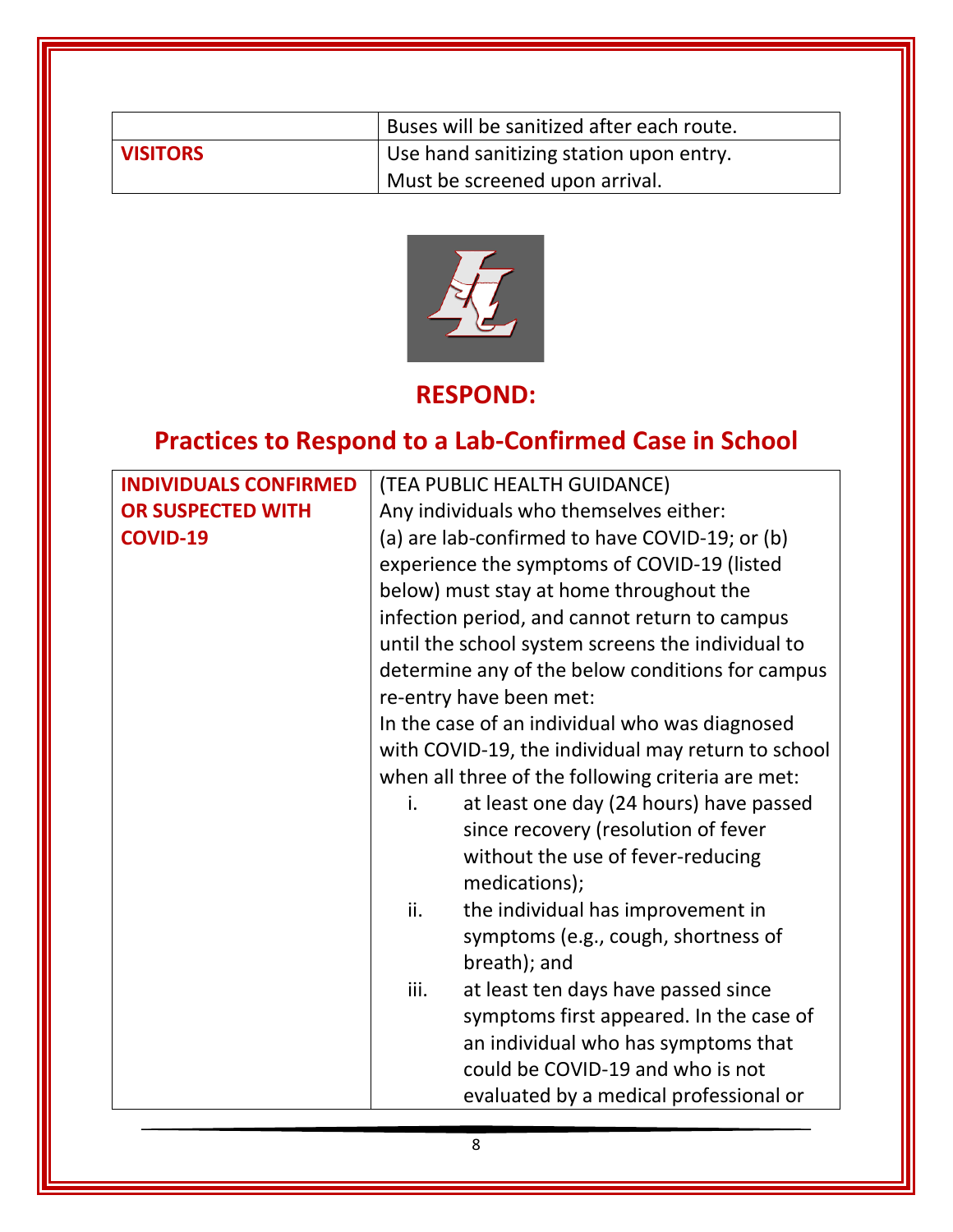|                                                        | tested for COVID-19, such individual is<br>assumed to have COVID-19, and the<br>individual may not return to the campus<br>until the individual has completed the<br>same three-step set of criteria listed<br>above.<br>If the individual has symptoms that could be<br>COVID-19 and wants to return to school before<br>completing the above stay at home period, the<br>individual must either:<br>(a) obtain a medical professional's note clearing<br>the individual for return based on an<br>alternative diagnosis or<br>(b) receive two separate confirmations at least<br>24 hours apart that they are free of COVID via<br>acute infection tests at an approved COVID-19<br>testing location found at<br>https://tdem.texas.gov/covid-19/. |
|--------------------------------------------------------|------------------------------------------------------------------------------------------------------------------------------------------------------------------------------------------------------------------------------------------------------------------------------------------------------------------------------------------------------------------------------------------------------------------------------------------------------------------------------------------------------------------------------------------------------------------------------------------------------------------------------------------------------------------------------------------------------------------------------------------------------|
|                                                        |                                                                                                                                                                                                                                                                                                                                                                                                                                                                                                                                                                                                                                                                                                                                                      |
| <b>Identifying Possible</b>                            | (TEA PUBLIC HEALTH GUIDANCE)                                                                                                                                                                                                                                                                                                                                                                                                                                                                                                                                                                                                                                                                                                                         |
| <b>COVID-19 Cases on</b>                               | Schools must immediately separate any student                                                                                                                                                                                                                                                                                                                                                                                                                                                                                                                                                                                                                                                                                                        |
| <b>Campus</b>                                          | who shows COVID-19 symptoms while at school                                                                                                                                                                                                                                                                                                                                                                                                                                                                                                                                                                                                                                                                                                          |
|                                                        | until the student can be picked up by a parent or                                                                                                                                                                                                                                                                                                                                                                                                                                                                                                                                                                                                                                                                                                    |
|                                                        | guardian.                                                                                                                                                                                                                                                                                                                                                                                                                                                                                                                                                                                                                                                                                                                                            |
|                                                        | Schools should clean the areas used by the<br>individual who shows COVID-19 symptoms<br>while at school (student, teacher, or staff) as<br>soon as is feasible.<br>Students who report feeling feverish should<br>$\bullet$<br>be given an immediate temperature check<br>to determine if they are symptomatic for                                                                                                                                                                                                                                                                                                                                                                                                                                   |
|                                                        | COVID-19.                                                                                                                                                                                                                                                                                                                                                                                                                                                                                                                                                                                                                                                                                                                                            |
| <b>PRACTICES TO RESPOND</b>                            | 1. If an individual who has been in a school is lab-                                                                                                                                                                                                                                                                                                                                                                                                                                                                                                                                                                                                                                                                                                 |
| <b>TO A LAB-CONFIRMED</b><br><b>CASE IN THE SCHOOL</b> | confirmed to have COVID-19, the school must<br>notify its local health department, in accordance                                                                                                                                                                                                                                                                                                                                                                                                                                                                                                                                                                                                                                                     |
|                                                        | with applicable federal, state and local laws and                                                                                                                                                                                                                                                                                                                                                                                                                                                                                                                                                                                                                                                                                                    |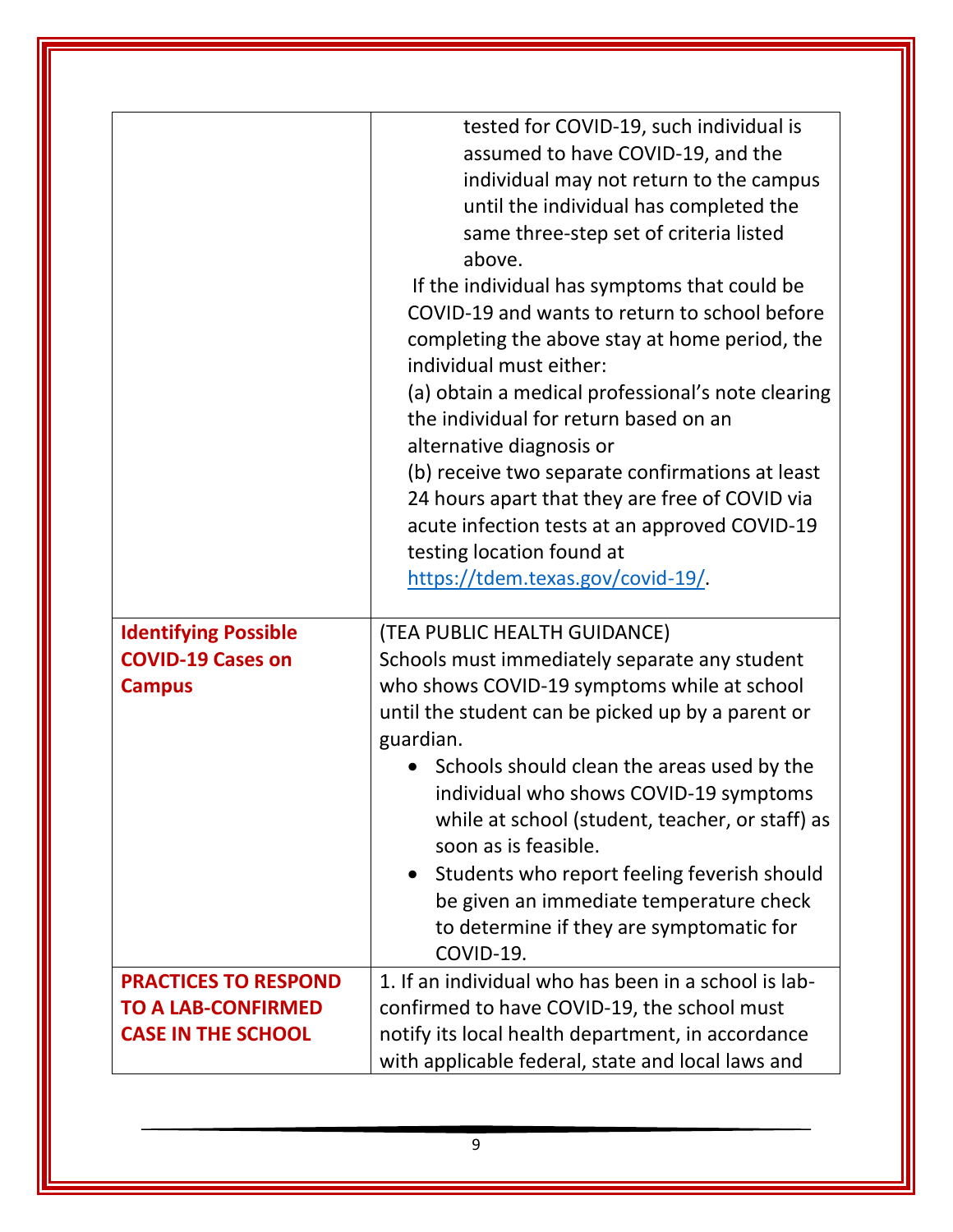| regulations, including confidentiality requirements<br>of the Americans with Disabilities Act |
|-----------------------------------------------------------------------------------------------|
|                                                                                               |
| (ADA) and Family Educational Rights and Privacy                                               |
| Act (FERPA).                                                                                  |
| 2. Schools must close off areas that are heavily                                              |
| used by the individual with the lab-confirmed case                                            |
| (student, teacher, or staff) until the non-porous                                             |
| surfaces in those areas can be disinfected, unless                                            |
| more than 7 days have already passed since that                                               |
| person was on campus.                                                                         |
| 3. Consistent with school notification                                                        |
| requirements for other communicable diseases,                                                 |
| and consistent with legal confidentiality                                                     |
| requirements, schools must notify all teachers,                                               |
| staff, and families of all students in a school if a                                          |
| lab-confirmed COVID-19 case is identified among                                               |
| students, teachers or staff who participate on any                                            |
| on campus activities.                                                                         |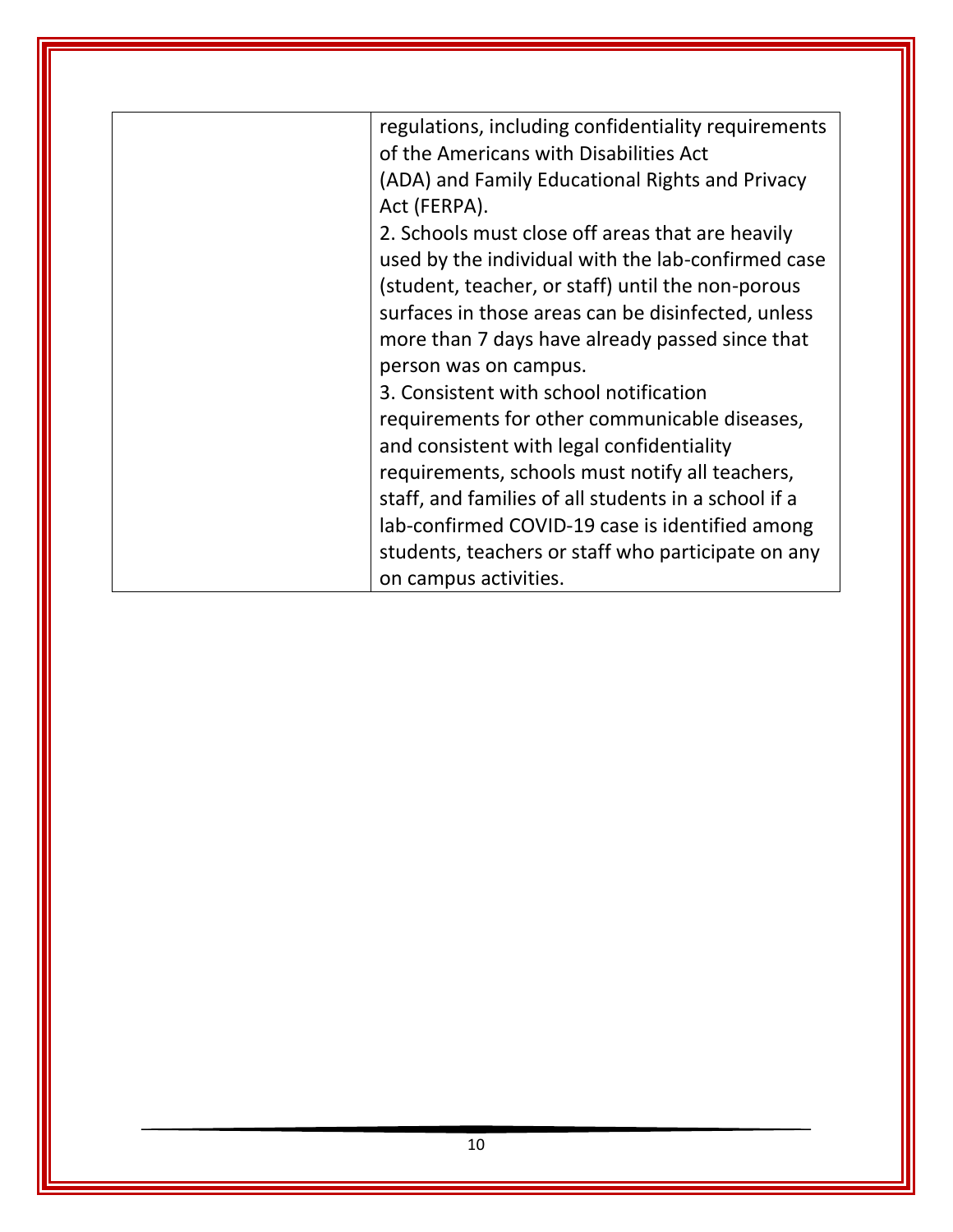

## **MITIGATE:**

# **Practices to Mitigate the Likelihood of COVID-19 Spread Inside the School**

| <b>HEALTH AND HYGENE PRACTICES/</b> | School will provide instruction on        |
|-------------------------------------|-------------------------------------------|
| <b>PREVENTION/ CLEANING</b>         | proper handwashing techniques and         |
|                                     | hygiene protocols.                        |
|                                     | Hand sanitizing stations available in     |
|                                     | classrooms, hallways, and places of       |
|                                     | entry.                                    |
|                                     | Frequent sanitizing of high touched       |
|                                     | areas.                                    |
|                                     | All classrooms, restrooms, and offices    |
|                                     | will be sanitized daily.                  |
|                                     | Cafeteria will be disinfected between     |
|                                     | periods.                                  |
| <b>PRACTICE SOCIAL DISTANCING</b>   | (CDC RECCOMMENDATIONS)                    |
|                                     | In order to practice social or physical   |
|                                     | distancing stay at least 6 feet (about 2) |
|                                     | arms' length) from other people who       |
|                                     | are not from your household. Social       |
|                                     | distancing should be practiced in         |
|                                     | combination with other practices to       |
|                                     | reduce the spread of COVID-19,            |
|                                     | avoiding touching your face with          |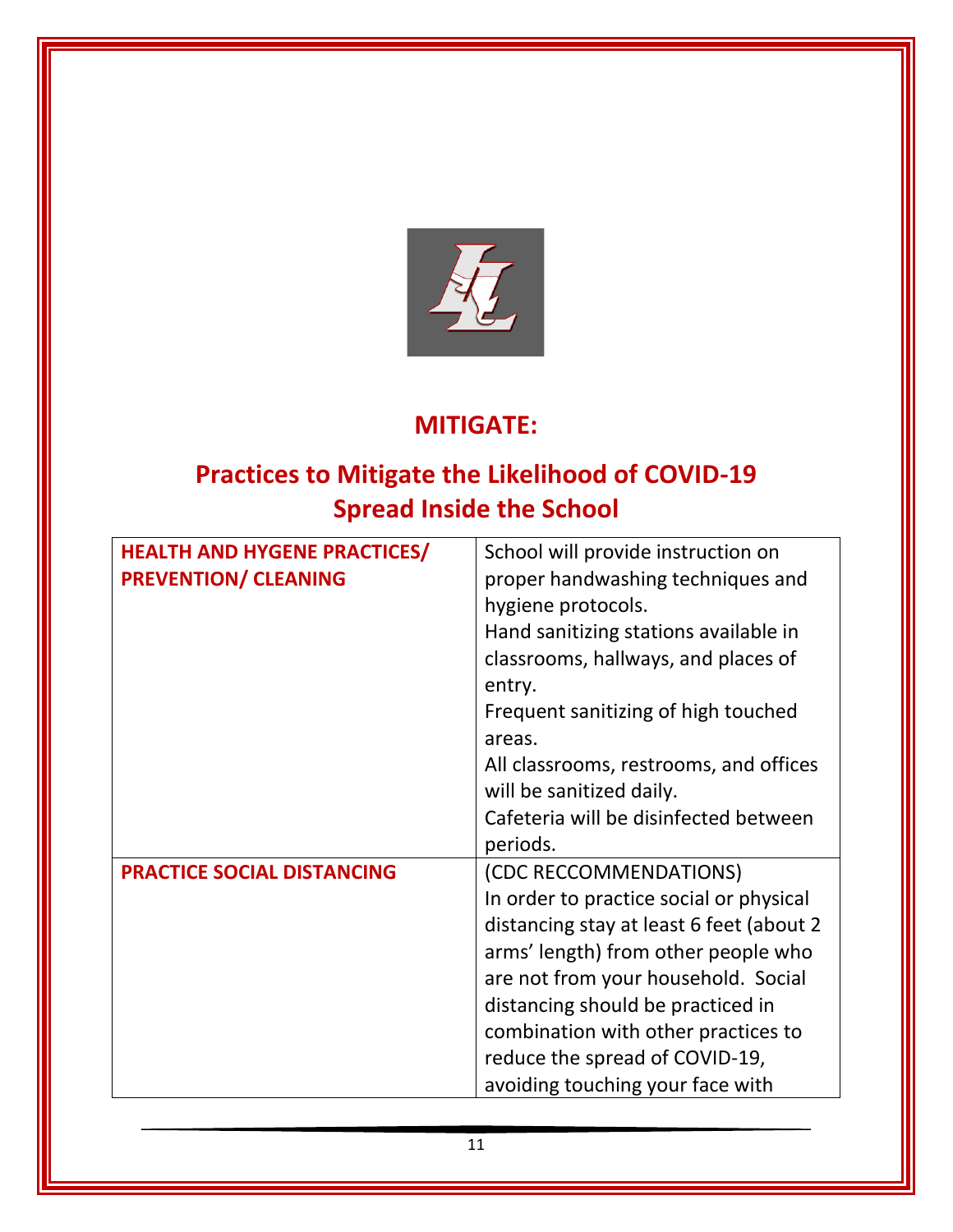| unwashed hands, and frequently<br>washing your hands with soap and |
|--------------------------------------------------------------------|
| water for at least 20 seconds.                                     |